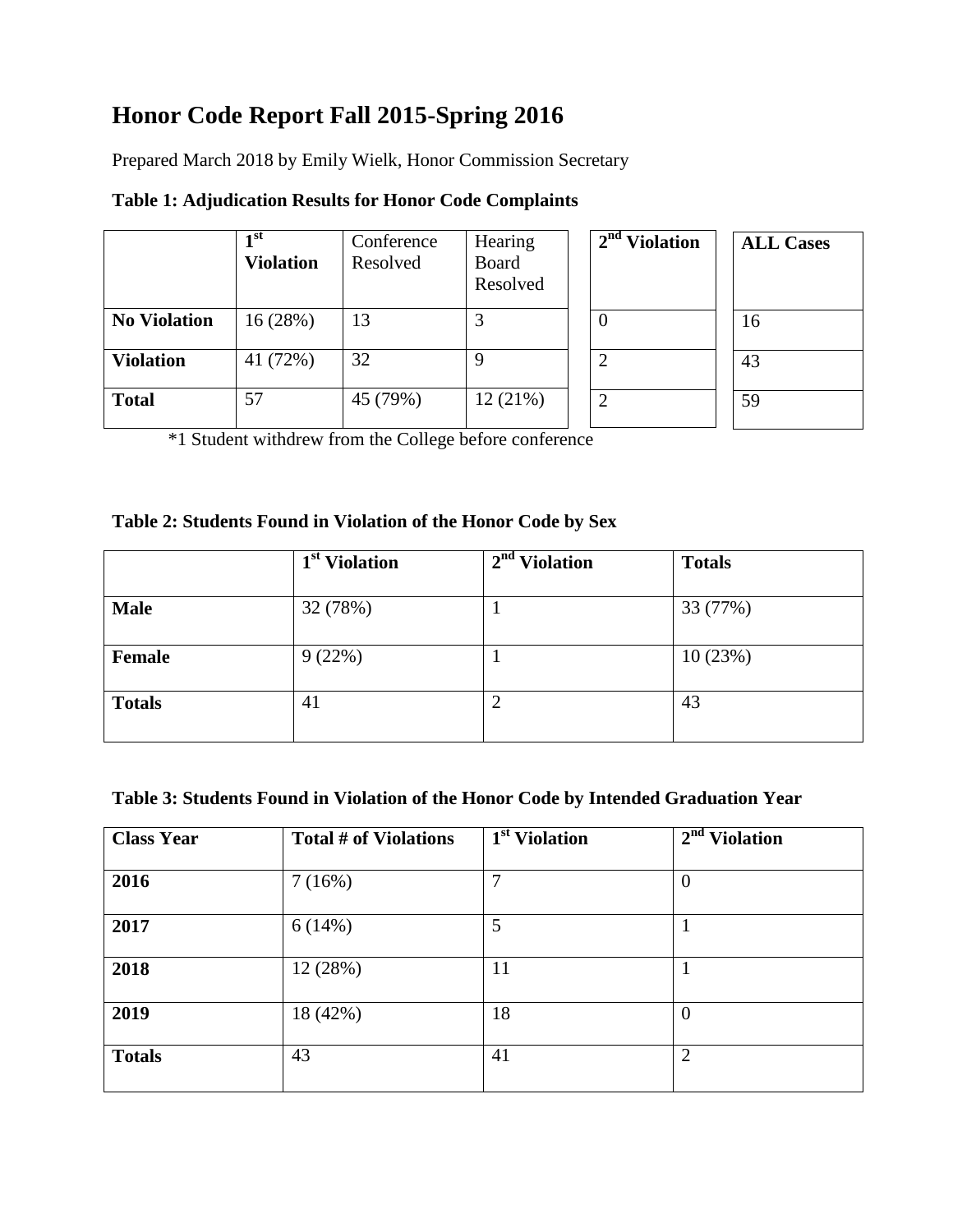| <b>Type of Violation</b>                     | 1 <sup>st</sup> Violation | 2 <sup>nd</sup><br><b>Violation</b> |
|----------------------------------------------|---------------------------|-------------------------------------|
| Plagiarism                                   | 13                        | $\overline{2}$                      |
| <b>Cheating Tests Collaboration*</b>         | 3                         | $\overline{0}$                      |
| <b>Cheating Tests**</b>                      | 5                         | $\overline{0}$                      |
| <b>Cheating Assignments Collaboration*</b>   | 3                         | $\theta$                            |
| <b>Cheating Assignments**</b>                | $\overline{2}$            | $\overline{0}$                      |
| <b>Cheating - Unauthorized Materials/Aid</b> | 11                        | 1                                   |
| <b>Fabrication</b>                           | $\overline{2}$            | $\overline{0}$                      |
| <b>Altering Evidence</b>                     | $\overline{0}$            | $\mathbf{1}$                        |
| <b>Forgery</b>                               | $\overline{2}$            | $\overline{0}$                      |
| Lying                                        | 6                         | $\theta$                            |
| <b>Submission of Previously Graded Work</b>  | $\overline{0}$            | $\overline{0}$                      |

**Table 4: Violation Type** (Note: Some cases may involve more than one kind of violation)

\* indicates cheating by two or more students collaborating

\*\* indicates cheating by means other than collaboration

| Table 5: Penalty Type (Additional Rehabilitative Assignments May Have Also Been Required) |  |  |  |  |  |  |
|-------------------------------------------------------------------------------------------|--|--|--|--|--|--|
|-------------------------------------------------------------------------------------------|--|--|--|--|--|--|

| <b>Penalty Type</b>                               | 1 <sup>st</sup> Violation | $2nd$ Violation |
|---------------------------------------------------|---------------------------|-----------------|
| <b>Reduced Grade on Assignment/Test</b>           |                           | $\Omega$        |
| 0/F for Assignment/Test                           | 14                        | $\overline{0}$  |
| <b>Reduction of Course Grade</b>                  | $\overline{2}$            | $\overline{0}$  |
| $0/F$ for Assignment/Test + Final Grade Reduction | 6                         | $\Omega$        |
| <b>F</b> for Course                               | 9                         | $\Omega$        |
| F for Course + 1 Semester Suspension              | 5                         | $\Omega$        |
| $F$ for Course + 2 Semester Suspension            | $\Omega$                  |                 |
| <b>F</b> for Course + Expulsion                   | $\Omega$                  |                 |
| <b>Other – for Violations not in Courses</b>      | 2                         | $\Omega$        |
| <b>No Penalty</b>                                 | $\overline{2}$            | $\Omega$        |